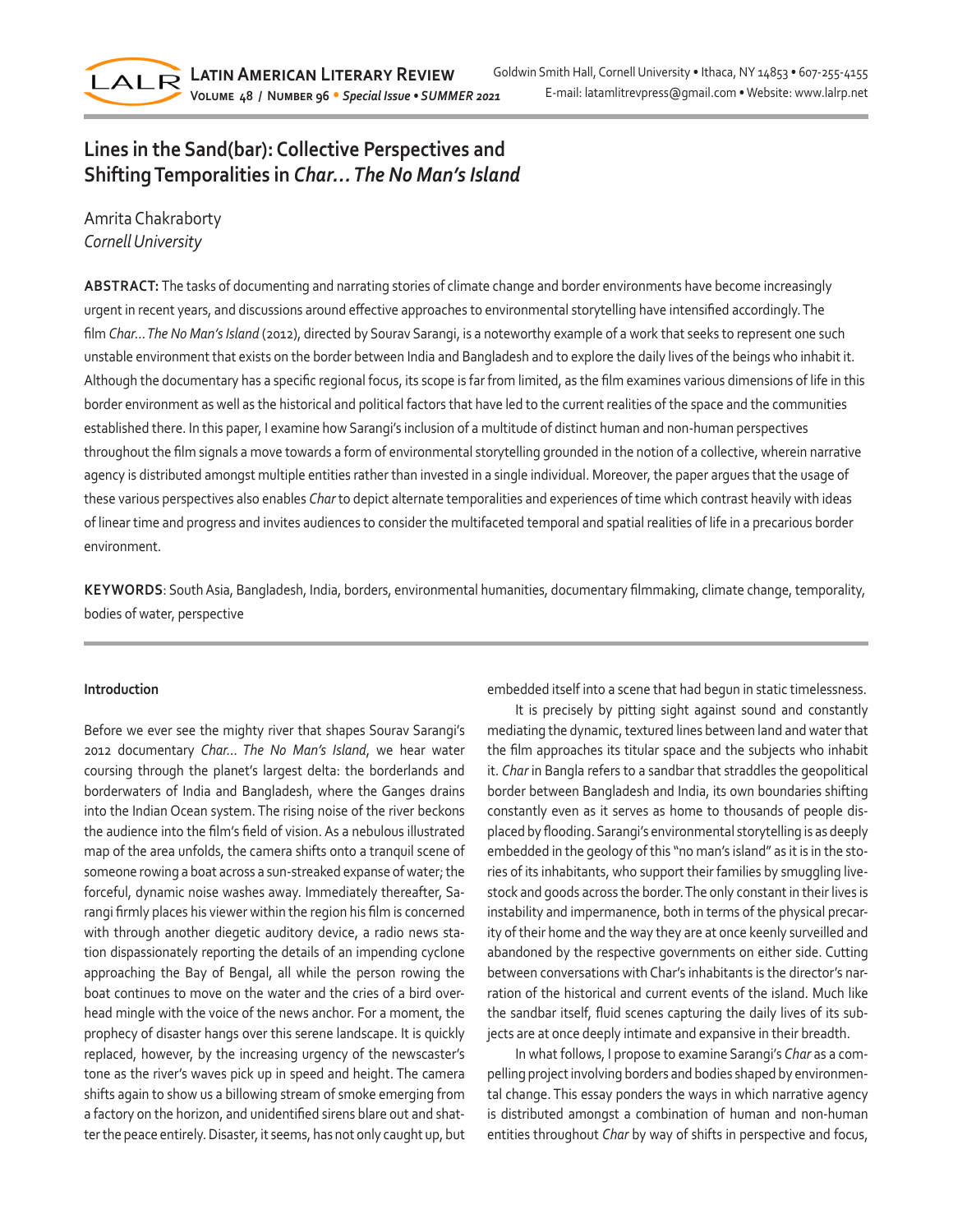and how these shifts in turn enable the film to represent the altered and mutable temporalities of the border environment it is centered upon. To further elaborate upon the significance of the film's mode of environmental storytelling, I draw from critic Amitav Ghosh's idea of the "collective," as delineated in *The Great Derangement* (2016), wherein he contends that mimetic realism, centered on individual protagonists and enshrined in the conventions of literary fiction, is woefully inadequate for grappling with human interactions with the immense scales of climate change. The time has come for another kind of storytelling, Ghosh urges, which would abandon the modernist fixation on individual narrative forms and create new possibilities for collective meaning-making of events that confound human measures of space and time. Although Ghosh's work is concerned with literary fiction, I would like to argue for the importance of the collective in other forms of storytelling, including documentary filmmaking. If narratives that center an individual are founded upon a notion of linear time and capitalist progress, the inclusion of a multitude of perspectives which experience time differently may thus make it possible to represent multiple modes of organizing and relating to time as well. The multiplicity present in *Char* thus enables a transition beyond a singular, one-note perception of its subjects, and towards an understanding of how the beings, times, and spaces within this environment are neither isolated nor in stasis, but perpetually interlinked and influencing one another.

#### **The Environmental Documentary and Styles of Narration**

The task of representing and narrating environmental change is one that seems to have grown increasingly urgent over the past few years, as increasing swathes of the earth's population experience its effects and climate crises grow in number and severity. Much of the discussion on how to go about fulfilling this task centers on the effectiveness of a given piece of media, or the possibility of offering a narrative centering on an environment and its inhabitants that encourages audiences to connect with these spaces in ways which heighten social awareness and perhaps even inspire tangible, organized action. As K. Hedemann discusses in "Ecological Citizens with a Movie Camera: Communitarian and Agonistic Environmental Documentaries" environmental documentaries which seek to be effective generally assume a standpoint that is either accusatory, grounded in pointing out the political, cultural, and various other fault lines with the help of expert testimony to tell stories of changing or destroyed environments, or constructive, utilizing activism and community participation to depict possibilities for future-building. Hedemann goes on to draw a parallel between these filmmaking styles and the two forms of ecological citizenship which Anneleen Kenis had previously identified: agonistic and communitarian, and writes that agonistic ecological citizenship

refers to implacable protest activism that opposes exist-

ing power structures in discourses and actions, while its communitarian counterpart practices and spreads the word about attractive alternative modes of living, consumption and production [...] the distinction between agonistic and communitarian citizenship seems to correspond with findings about a shift from accusatory to constructive styles of environmental documentaries in recent years (Hughes 2014, pp. 123–24). Against this backdrop, documentary shouldn't be understood as a value-free image of reality but as an audio-visual rhetoric through which movie-makers perform politically. I suggest to call this communicative performance: ecological citizens with a movie camera. (Hedemann 1)

Although there are certainly threads of optimism and future-building drawn present in *Char*, the film additionally offers a striking critique of the systems whose function and/or dysfunction render its subjects' existences and livelihoods unstable and illegal. Moreover, unlike many environmental documentaries, *Char* does not seek out "expert" testimony to verify what its subjects, the inhabitants of the island, recount about their lives. Nor do community activists have a presence in the film, if indeed any concerned specifically with the issues the film ponders existed during the time frame of its production. In this framework then, *Char* seems to exist between these stylistic binaries without feeling the need to commit to one, occupied with tracing the root causes and realities of the environmental issues it presents while retaining a sense of potential for the island's inhabitants if not for the unstable sandbar itself. Moreover, Hendemann's conception of "ecological citizens with a movie camera" is an interesting element of the environmental documentary form with regards to *Char*, considering much of the film is shaped by Sarangi's voice as narrator, providing important exposition and making conversation with his subjects, although he himself never appears onscreen. In fact, during these moments where Sarangi speaks, the viewer nearly seems to share in his perspective as his voice sounds from behind the camera and the viewfinder swings to the direction and focus of Sarangi's vision. In this way, the film invites audiences to identify themselves with the filmmaker, imagining themselves into the role of the "ecological citizen with a movie camera" for which Sarangi serves as a model and placeholder.

There is another character whose perspective frames much of *Char*, although with a far more visual presence: a fourteen-yearold boy named Rubel who lives on Char and is forced to support his family by smuggling rice and other goods across the India-Bangladesh border. Yet while Rubel provides the viewer with a way in to perceiving and understanding the lives of the people who inhabit Char, his is certainly not the only perspective at play here—the other members of his family, the young boys who do similar work, various members of the community, the police force, and even non-human beings such as the cattle being smuggled and the birds who live on the island are often depicted in a way that makes their autonomy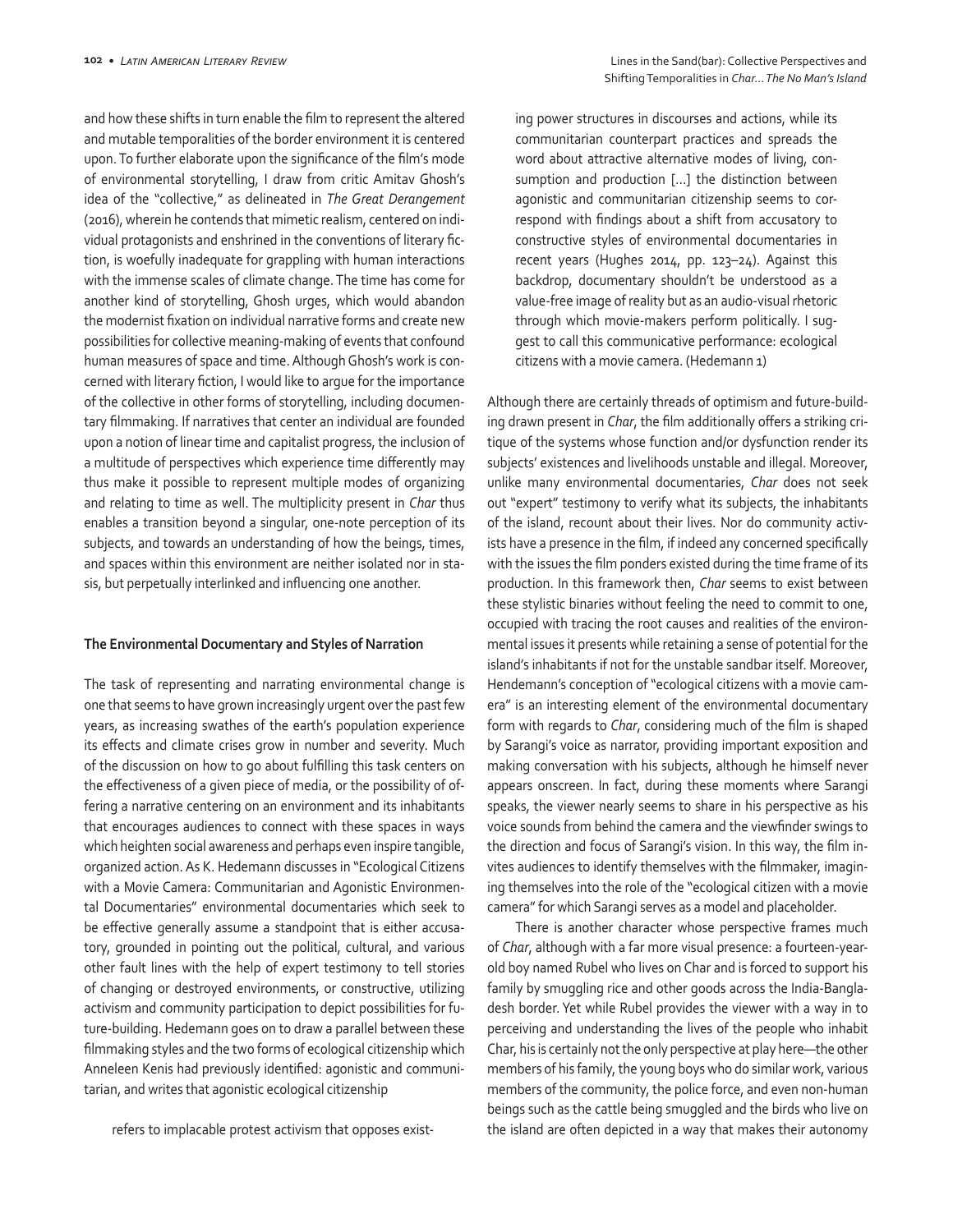and distinct perspectives clear. The film benefits from not being beholden to a linear narrative which traces only Rubel's development throughout the film, an organizational mode which would have highlighted other experiences, beings, and natural phenomena solely within the context of how they relate to him. Instead, *Char*  jumps through time and space, moving freely in and out of Rubel's perspective to bring other people and non-human entities into conversation.

# **Non-Human Temporalities and Agency**

Ömür Harmanşah, in his essay "Deep Time and Landscape History," one of several thought-provoking pieces included in the anthology *Timescales: Thinking Across Ecological Temporalities*, writes of how the notion of an Anthropocene brings with it a new understanding of temporality which enables a mode of thinking deeply both into the past and the future. Drawing from Dipesh Chakraborty's critique of Fernand Braudel's *longue durée*, an approach to the study of history that relies upon the assumption of gradual, cyclical geological movement, Harmanşah writes: "We are in need of an understanding of landscapes and ecologies that are by no means static backdrops or dependable environments upon which cultural practice is inscribed, but are themselves agents that take part in the constitution of the world" (Wiggin 41). If indeed there is such a "need" to seek out and understand environments which visibly shift and change rather than serving as silent and immobile scenic backgrounds to active human life, Sarangi seems to be attempting to fill it through his film's depiction of the river and the islands which form, crumble, and reform within it. Interspersed between images of human interaction amongst themselves or with other creatures are moments where the environment itself is centered as a momentary protagonist.

One of these moments occurs towards the beginning of the film, as the camera stills and captures the process of erosion taking place in real time. During this scene, swatches of long reeds and large chunks of dirt sway and break off from the island, before falling into the river and beginning the process of transforming into mud. After a few moments of this, the film cuts to Sarangi's older footage, depicting entire trees falling into the water as people look on. In a similar scene towards the end of the film, humans and animals retain a presence—we hear birds chirping in the background and the scene cuts to a single bird on the ground letting out a mournful cry—yet when the camera fixates on capturing the movement of erosion, they are not foregrounded. Although the viewer can see a few people fishing or performing other labor on another end of the island's shore, their movements are indistinct and fade into the background as our gaze remains with the rapidly changing boundary between land and water in the center of the shot. For a few minutes, we watch the repetitive motion of the chunks of dirt dissolving into the water, and yet when it comes to the last of these unstable portions, the camera pauses, perhaps to make the viewer wonder if this sandbank will somehow escape gravity's compulsion. After several moments of suspense, however, it too falls into the water, and the attention that the film pays to the image of the displaced dirt merging with the river forces audiences to reckon with the speed of the changes occurring. An urgency thus seems to take root as one realizes that the river erosion the film has been explaining to us has been materially taking place all this time, and thus our perception of it is fundamentally delayed. Between the moment of filming and the moment of viewing exists a gap made even more difficult to breach by the knowledge that these processes have apparently been taking place the entire time. Elizabeth Cowie writes in *Recording Reality, Desiring the Real* of the incommensurable loss that exists in the documentary's attempt to depict a "true" reality: "documentary is concerned with the transformation of the ephemeral and the transitory into the significant through re-presentation, and it, too, anxiously commemorates as loss what is not preserved, recorded, and remembered" (Cowie 135). Loss is thus enfolded both into the images we see upon the screen and the documentary's attempts to capture these moments in all their ephemerality. *Char* is a film which I would argue is deeply concerned with this quality of loss—there appears to be an awareness that no "complete" representation of the island's degradation can ever be transmitted to the viewer. Yet by honing in on these transient moments and shifting between footage recorded at different times, the film asks us to dwell in a partially recreated temporal instability which might make a deeper, more involved connection between the audience and the depicted environment possible.

Moreover, the notion of "agency" with regards to the ecologies represented in *Char* is something the film's narration seems to evoke, particularly in the description given of the Ganges. Over the course of a sequence depicting the Farakka Dam, the barrage developed by India to control the flow of the Ganges into Bangladesh, the narration characterizes the river as a living, forceful entity with desires and goals of its own:

The real snake doesn't scare us, we are scared of the river. The mythical, heavenly, three eyed river, mother Ganga is now a snake. And the snake was strangled at Farakka Dam by humans. They [the villagers] told me. In order to survive, with all its might, the snake strikes its tail in vengeance once over upstream areas of Farakka. Goes Malda District. Once more it strikes, downstream of Farakka Dam… goes Murshidabad" (Sarangi).

The "real snake" referenced here is seen only briefly in the moments leading up to this new information given about the river, during a scene in which the village elders employ rituals to treat a man bitten by a snake during a nighttime boat journey, turning to spirituality rather than medical care due to the lack of an actual hospital in the vicinity. As the film moves away from this scene of suspended pain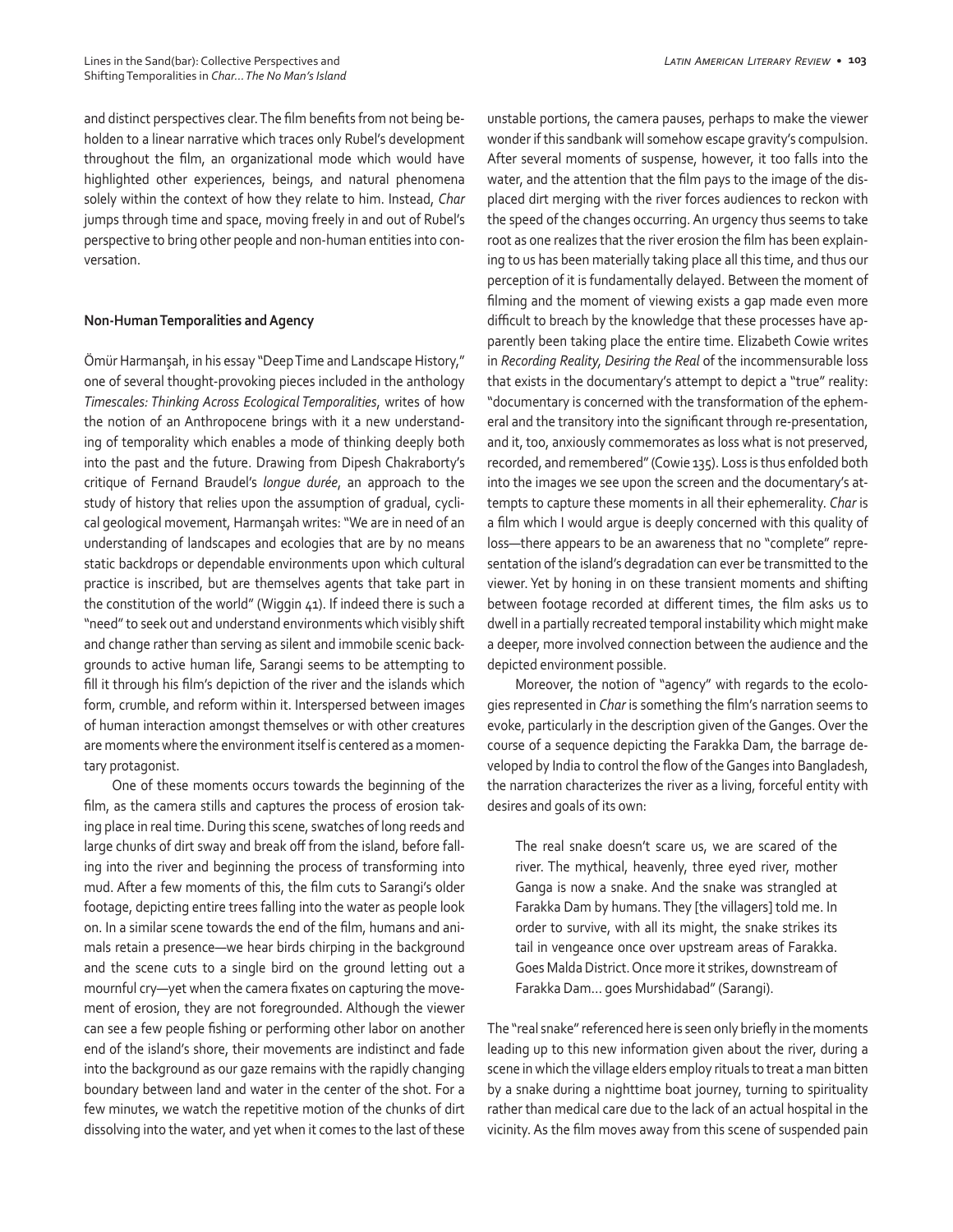into an explanation of the way the inhabitants of Char see the river, a link is drawn between the singular creature of the snake whose venom poses a present, temporary threat and the immense power of the river, whose presence surrounds these people and perpetually threatens their homes and lives. Yet the narrator, and by proxy the villagers, also make it clear that the destruction caused by the river is not entirely chaotic and unexplainable—instead, state power enabling the creation of the Farakka Dam is provided as the basis for the river's fury. Enfolded into this comparison as well are the spiritual implications of both the figure of the snake and the Ganges river in this localized context—across a variety of Hindu traditions in Bengal, people worship a snake goddess known as Manasa Devi and view the river itself as a mother goddess, often referring to it as Ganga Ma. In establishing the snake and the river as mirrors of one another, Sarangi thus evokes the complex spiritual bonds that the inhabitants of the sandbar have long had with the natural entities with whom they share this space.

It is telling that the film begins with a quote from Jawaharlal Nehru, the first elected leader of the newly democratized Indian state after the British Raj ended, in which he lauds the importance of dams: "Dams are the new temples of modern India" (Sarangi). As Veena Hariharan writes in "Death by Water: Environmental Documentaries, a Brief Overview," the building of dams across India was heralded as an important development drawing the nation into modernity after gaining independence, and many environmental documentaries produced in India during this time period took an idealizing stance regarding dams, serving as tributes to "concrete, steel, gigantism, scientific modernity and hydroelectric power" (Hariharan). In characterizing the river as a living creature who has been displaced and throttled by human machinations, and the flooding that heretofore takes place as its desperate attempts to survive and enact vengeance, the river is granted a brand of agency within this narrative that argues against such depictions of dams as productive, even sacred projects. Moreover, the river is not demonized—just as the film emphasizes that the issue caused by the "real snake" might have been successfully mitigated if the residents of Char simply had reliable access to healthcare, the issues caused by river flooding and erosion are deepened and made acute by the Indian state's desire to control the river, and by both states' abandonment of the people who are subjected to the impact of these attempts at reshaping the environment in which they live. Interestingly, in the scene with the real snake, the waters of the Ganges are sprinkled as part of the rituals performed upon the man suffering from the snakebite, thus indicating the continued role of the river in this community as spiritual caregiver and resource, even as it wields the capacity to obliterate their existence. The rooted presence of the river in these people's lives is therefore in direct contrast with the inaccessible "temples" of the dams, which function as lofty state structures and have no such spiritual, embedded connection with the people whose lives they affect so deeply. Thus, the film casts the river as an agential being in its own right, one whose relationship with human beings is rich

with emotion and spirituality, and always rather tenuous. Moreover, the interplay between the human and non-human perspectives rendered throughout this scene asks us to consider these subjects as a collective, in which no singular understanding of the environment dominates, and the subjects and viewers alike contend with diverse yet interconnected modes of temporal engagement.

#### **The Varied Human Subjectivities of** *Char*

This complex connection with the river and the temporalities enfolded in living in such a changeable environment thus perpetually shape and reshape the contours of existence for human and animal subjects who inhabit the island. As Sarangi makes clear to us by interspersing older footage with more recent recordings, the human population here is one which has consistently suffered displacement. Sarangi originally interacted with several members of this community ten years prior to the primary timeline of the film, during which time he recorded the refugee camps which formed as a result of devastating floods that completely engulfed entire villages across Bengal. In the years since the destruction of their homes, these environmental refugees migrated to Char and began to rely on smuggling to survive. One of the narrative methods that Sarangi frequently makes use of to provide an apparently honest depiction of the perspectives of these people who live on the outskirts of legality is conversation, as described in a 2013 article in *The Hindu*: "His [Sarangi's] methodology is marked by a conscious rejection of the interview in favour of the conversation. 'In interviews you create a line between the director, camera and character. But in conversations you create a zone where the characters can move freely'" (Bhattacharya). Certainly, there is an element of informality and even intimacy to the way that Sarangi as a storyteller interacts with the subjects of the documentary. Touching upon everything from deeply personal details of their day-to-day lives to broader discussions about the island and histories of the border, Sarangi alternates between giving his subjects space and time to tell their own stories and guiding certain, often one-on-one conversations with what might be argued a rather heavy hand on occasion. In fact, during the moments in which Sarangi seems to commit to the notion of Rubel as protagonist and representative of life on the island, Rubel appears to push back against this characterization of himself and insist on opacity. One such moment occurs during a sequence that starts out lighthearted, with the pair joking about Rubel's love life, and then takes a darker tone as Rubel recites a common adage about living well and then says that he tries to do so, but is made into a "bad guy." In response, Sarangi asks "Who makes you a bad guy? The river erosion? Or your family pressure?" causing Rubel to abruptly retreat from this line of questioning (Sarangi). While viewers can only guess at the reasons Rubel refuses to provide an answer, among them perhaps a desire for privacy or a refusal to make a statement that might be construed as either harshly political or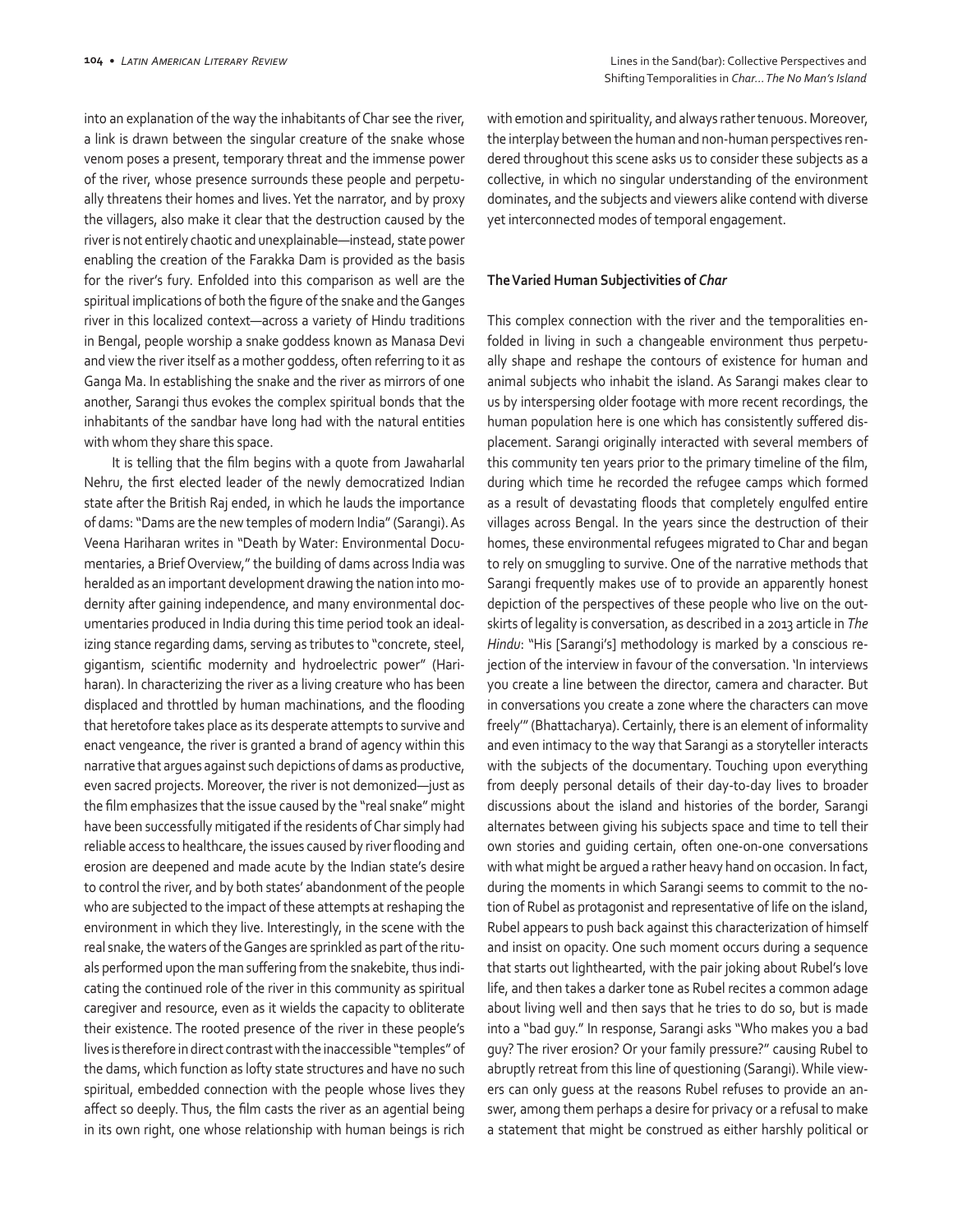overly critical of his family situation, the scene makes it clear that the representation of Rubel which Sarangi provides and we can access is limited–unlike the fictional protagonist of a novel, there are features of Rubel's life that cannot be made visible. It also belies the necessity for the inclusion of other perspectives and methods besides the conversation, which offer forms of knowledge about life on the island beyond what Rubel alone would be capable of transmitting to the audience.

Throughout the film, some of the most striking scenes occur when Sarangi shifts from engaging the subjects in conversation to recording their strenuous and highly surveilled activities in real time. As a viewer, I found myself particularly drawn to the scenes which take place as the women of the island, including the mothers of Rubel and many of the boys who smuggle rice and cattle across the border, attempt to evade the police as they smuggle sachets of a brand of cough syrup banned by the Bangladeshi government due to its alcoholic content. Often taking place at nighttime, the gray-green night vision allows viewers into both the furtive, unpredictable reality of these illicit activities as well as the surveillance technologies used to track and observe the women. These female smugglers are set apart from the other people who perform such activities by nature of the fact that they are transporting illegal and traced substances, and that they do so by hiding them inside their clothing and relying upon the hope that societal norms surrounding male officers searching women might make it difficult for the police to arrest them. In *Women, Mobility and Incarceration: Love and Recasting of Self across the Bangladesh-India Border*, Rimple Mehta describes how female subjects who cross the political border between India and Bangladesh find themselves in the position of also having "transgressed the given social norms of expected behaviour" (Mehta 26). What these women face after having "transgressed" in such a manner is the threat of retribution from political authorities, discarding any social norms that may have protected them from direct confrontations and physical violence up to a point, if not the state violence on a broader scale which drove them to this work in the first place. As the film progresses, we watch the police increasingly become aware of the women's activities and develop plans to cut off the pathways they use to cross the border and find tangible evidence of smuggled goods. Evidently, no timeline of progression and development exists in an accessible way for these women, who are simultaneously deemed irrelevant and criminalized in the capitalist state. Rather, the temporality they experience is fraught and often dependent on chance and the weighing of deadly risk against their families' survival. The women's perspectives as people who cross the border consistently are therefore key to understanding the specifically gendered experience of life on Char, and the precipice they find themselves on as surveilled and hunted subjects driven to risk their lives to support their families in a contradictory and perpetually shifting environment. Yet, even as they live within such an unstable framework, some of the women of *Char* also appear to find true value and a sense of liberation in being inhabitants of this border environment, distanced in certain ways from the political structures and social expectations of the mainland. During the final minutes of the film, Sarangi highlights a snippet of a conversation between a family that takes place as they perch outside their home, floodwaters having risen to their door. An older man speaks of the need for elected representation of Char that might actually "take care" of the people who inhabit the island, yet the young women of his family offer a swift rebuttal: "You live in the past and always talk the same," one woman states, while another adds "Now we live free in this no-man's island, papa!" (Sarangi). Despite the lack of aid and protection offered to the people of Char due to the island being configured as a border space to be regulated and not represented, these young women vocally reject their older male relative's hopes of incorporation into either country's political formation as a sentiment of the "past." In doing so, they locate a concept of freedom in living as part of an abandoned environment, and thus conceptualize a future for Char and the people who live there that is positively dissociated from the project of the nation-state.

# **Conclusion**

As a work of environmental storytelling, *Char*… *the No Man's Island* is difficult to summarize or categorize in a meaningful way—although many reviewers and commentators portray the film to be Rubel's coming-of-age story as an inhabitant of Char, the scope of the film is far more expansive and multifaceted than might be feasibly contained in one linear story bound to an individual protagonist. In foregrounding non-human entities such as the Ganges and capturing the erosion of the island in real time, as well as depicting a multitude of human inhabitants with distinct experiences, Sourav Sarangi provides a representation of Char that is as mutable as the island itself. He does, however, return to Rubel as a touchstone in the film's conclusion, as the two discuss the possibility of a future whilst Rubel rows a boat, propelling them forward across the river's waters. The island, Rubel says, has no future, but he himself does. As the camera lingers on the earth of the island for a few final moments, *Char* leaves its viewers to grapple with the possibility that this land may soon cease to exist in the form depicted.

Yet it would be an error, in my view, to consider this a wholly defeatist ending or an inevitable return to the notion of an individual's persistence against a backdrop of environmental loss. Rather, Sarangi's immensely rich and multifaceted depiction of the entities which exist upon, around, and in tandem with Char throughout this film gestures at the importance of Ghosh's collective as a mode of organizing narratives of environmental change. Despite the potential of the island as a physical space eventually being lost, the film's own existence as a complex record of this environment and the various, interconnected realities of its inhabitants works against the looming threat of systemic erasure with regards to any of its many subjects and the community they have endeavored to form.